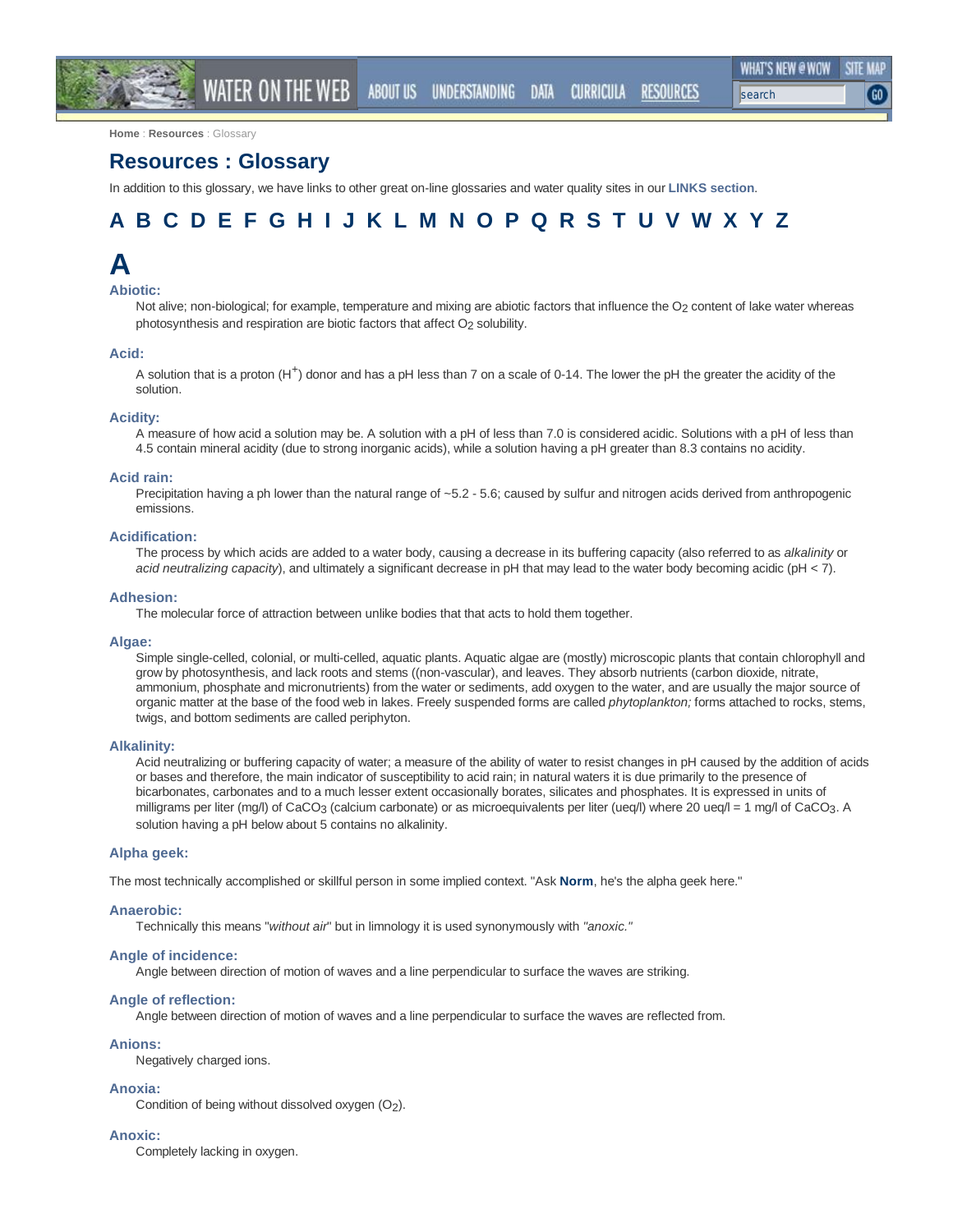#### **Anthropogenic:**

Human caused.

### **Aquatic respiration:**

Refers to the use of oxygen in an aquatic system including the decomposition of organic matter and the use of oxygen by fish, algae, zooplankton, aquatic macrophytes, and microorganisms for metabolism.

#### **Atmospheric (Barometric) Pressure:**

Measure of the pressure of the earth's atmosphere per unit area. It is 760 mm Hg at sea level and decreases with increasing elevation.

## **Attenuation:**

Decrease.

## **Aufwuchs:**

The community of algae and other microorganisms that attach to surfaces such as rocks, twigs, and aquatic plants; essentially the same as "*periphyton*" that means "*attached algae*."

<sup>+</sup> BACK TO TOP

## **B**

#### **Base:**

A substance which accepts protons (H<sup>+</sup>) and has a pH greater than 7 on a scale of 0-14; also referred to as an alkaline substance.

#### **Basin:**

Geographic land area draining into a lake or river; also referred to as *drainage basin* or watershed.

#### **Benthic:**

Refers to being on the bottom of a lake.

## **Benthic zone:**

Lake bottom sediment.

## **Bicarbonate:**

The anion  $HCO_3^-$ 

#### **Bicarbonate Buffering Equilibrium Equation:** See **Carbonate Buffering System**.

## **Bioaccumulation:**

The increase in concentration of a chemical in organisms that reside in environments contaminated with low concentrations of various organic compounds. Also used to describe the progressive increase in the amount of a chemical in an organism resulting from rates of absorption of a substance in excess of its metabolism and excretion. Certain chemicals, such as pcbs, mercury, and some pesticides, can be concentrated from very low levels in the water to toxic levels in animals through this process.

#### **Bioavailable:**

Able to be assimilated (absorbed) by organisms.

## **Biochemical Oxygen Demand (BOD):**

Sometimes referred to as *Biological Oxygen Demand (BOD)*. A measure of the amount of oxygen removed (respired) from aquatic environments by aerobic microorganisms either in the water column or in the sediments. The parameter BOD uses the maximum rate of O<sub>2</sub> consumption over a 5 day period in the dark at 20<sup>0</sup> to estimate the total amount of "biodegradable" organic matter in the system. Typically too insensitive to be useful for pristine lakes and so is used primarily for wastewater "streams" or systems impacted by organic pollution.

## **Biomanipulation:**

Reducing algal blooms by altering the fish community to reduce predation on certain zooplankton (cladocerans such as *daphnia*) that can most efficiently graze on algae.

#### **Biomass:**

The weight of a living organism or assemblage of organisms.

#### **Biotic:**

Referring to a live organism; see also **abiotic**.

## **Birgean Heat Budget:** See **Heat Budget**.

#### **Buffer:**

A substance which tends to keep pH levels fairly constant when acids or bases are added.

#### **Buffering Capacity:**

Ability of a solution to resist changes in ph when acids or bases are added; the buffering capacity of natural waters is mostly due to dissolved carbonate rocks in the basin; equivalent to acid neutralizing capacity (anc). Typically considered to be exhausted.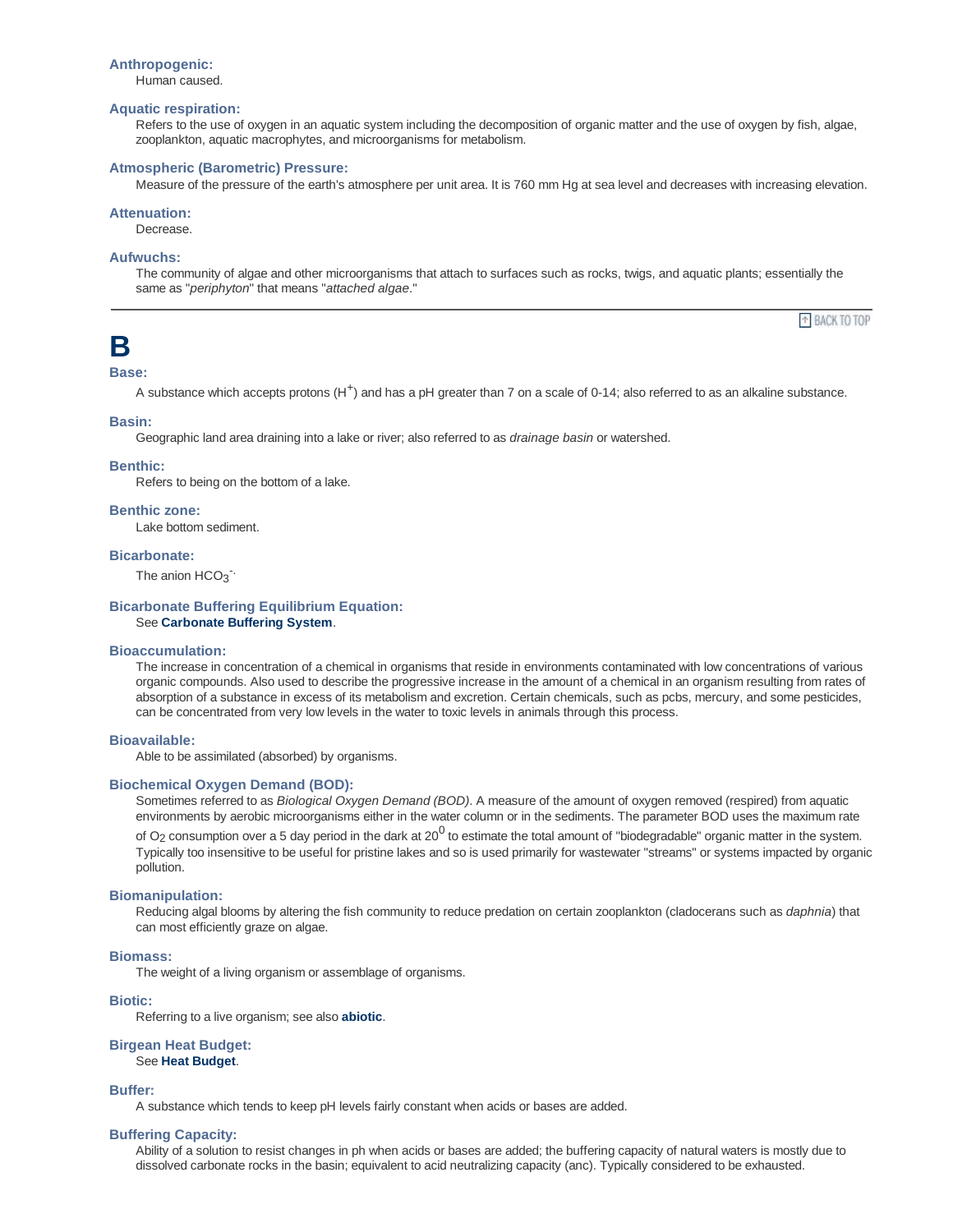## **C**

## **Calorie:**

A basic measure of energy where 1 calorie is equal to the total amount of heat required to raise the temperature of 1 gram of water 1 degree Celsius.

## **Capillary Action:**

The action by which water is drawn around soil particles (or any other solid substance like a small bore tube) because there is a stronger attraction between the soil or solid particles and the water molecules themselves.

## **Carbon Cycle:**

The circulation of carbon atoms through the earth's whole ecosystem.

#### **Carbon Dioxide:**

A gas which is colorless and odorless; when dissolved in water it becomes carbonic acid; CO<sub>2</sub> is assimilated by plants for photosynthesis in the "dark" cycles of photosynthesis.

#### **Carbonate ion:**

The CO3-2 ion in the Carbonate Buffer System the collective term for the natural inorganic chemical compounds related to carbon dioxide that exists in natural waterways. Combined with one proton, it becomes Bicarbonate, HCO3- and with two protons, Carbonic Acid. The carbonate ion forms a solid precipitant when combined with dissolved ions of calcium or magnesium.

#### **Carbonate Buffering System:**

The most important buffer system in natural surface waters and wastewater treatment, consisting of a carbon dioxide, water, carbonic acid, *Bicarbonate*, and *Carbonate* ion equilibrium that resists changes in the water's pH. If acid (hydrogen ions) is added to this buffer solution, the equilibrium is shifted and carbonate ions combine with the hydrogen ions to form bicarbonate. Subsequently, the bicarbonate then combines with hydrogen ions to form carbonic acid, which can dissociate into carbon dioxide and water. Thus the system pH is unaltered (buffered) even though acid was introduced.

#### **Carnivores:**

"Meat" eaters; organisms that eat other organisms.

#### **Cations:**

Positively charged ions.

#### **Chemical Equilibrium:**

Concentrations of reactants and products at which a reaction is in balance; there is no net exchange because the rate of the forward reaction is taking place at the same rate of the reverse reaction.

#### **CHEMetrics Water Quality Test Kits:**

CHEMetrics, Inc. (website: **http://www.chemetrics.com/**) is one of a number of companies that market a variety of test kits and field and lab instruments for water quality testing. Additional companies commonly cited are **Hach** and **LaMotte**, and there are probably numerous others accessible to the reader through various educational resources or scientific lab products catalogues. *Water on the Web* does not endorse any particular company's products. Some test kits have been "approved" by state or federal agencies for certain types of tests in specific types of water or wastewater.

#### **Chemocline:**

Sharp gradient in chemical concentration; the boundary in a meromictic lake separating an upper layer of less-saline water that can mix completely at least once a year (mixolimnion) from a deeper, more saline (dense) layer (monimolimnion) that never is mixed into the overlying layer.

#### **Chlorophyll:**

Green pigment in plants that transforms light energy into chemical energy in photosynthesis.

## **Clarity:**

Transparency; routinely estimated by the depth at which you can no longer see a sechi disk. The Secchi disk is a 20 cm (8 inch) diameter weighted metal plate with alternating quadrants painted black and white that is used to estimate water clarity (light penetration). The disc is lowered into water until it disappears from view. It is then raised until just visible. An average of the two depths, taken from the shaded side of the boat, is recorded as the Secchi depth.

#### **Coefficient of Heat Transfer:**

The ratio of the temperature of an object to the temperature of its surroundings. The change in temperature of an object is directly proportional to the difference between its temperature and the temperature of its surroundings.

## **Cohesion:**

The molecular force between particles within a substance that acts to unite them.

## **Cohesive Forces:**

All the forces of attraction among particles of a liquid.

## **Conductivity (electrical conductivity and specific conductance):**

Measures water's ability to conduct an electric current and is directly related to the total dissolved salts (ions) in the water. Called EC for electrical conductivity and is reported in micromhos per centimeter (umhos/cm) which has been recently renamed as uS/cm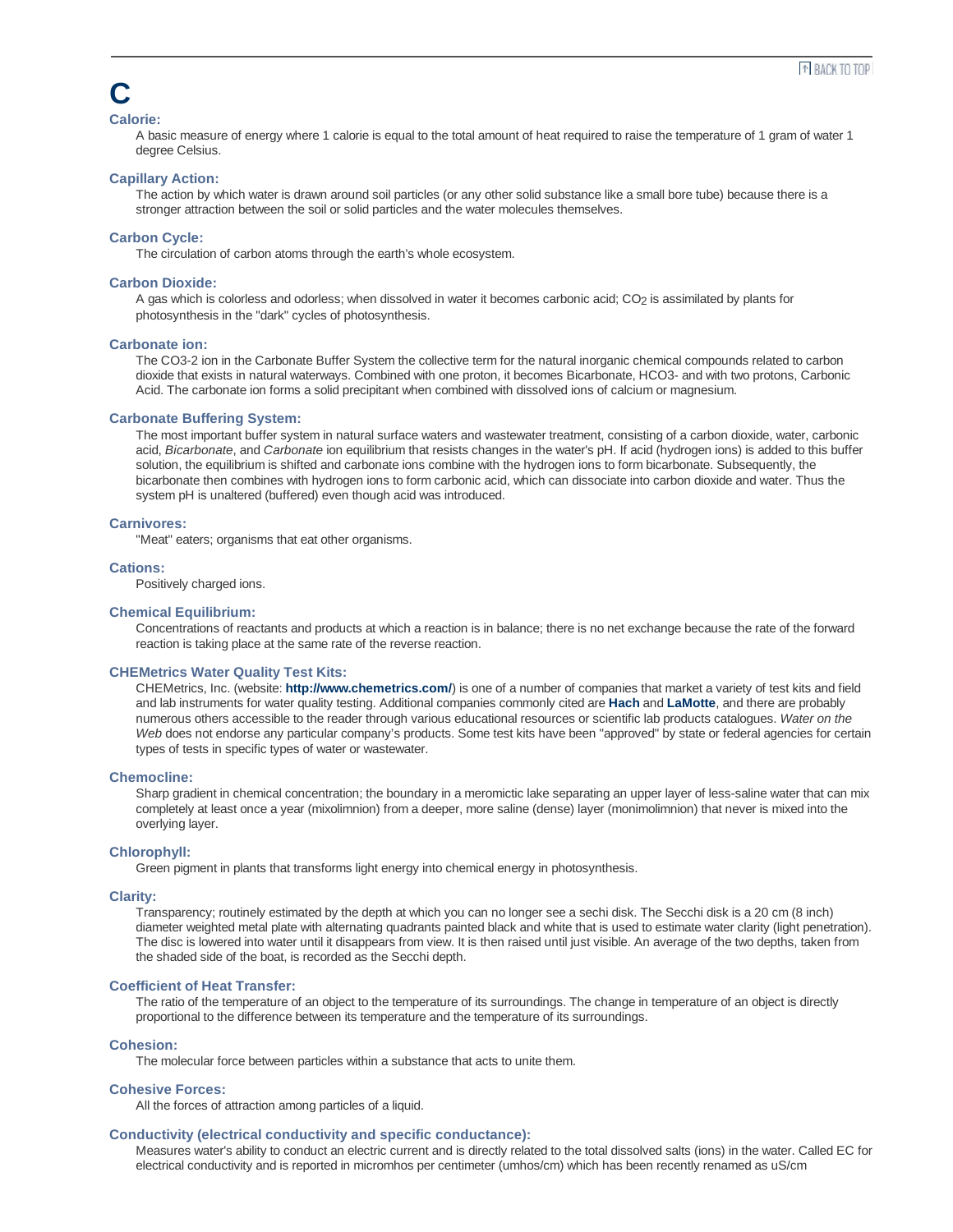(microSiemans per centimeter). EC is temperature sensitive and increases with increasing temperature. Most modern probes automatically correct for temperature and standardize all readings to 25°C and then refer to the data as *specific* EC.

#### **Conduction:**

Thermal conduction is the transfer of heat between two solid materials that are physically touching each other.

#### **Consumers:**

Organisms that must eat other organisms for their energy metabolism; organisms that cannot produce new organic matter by photosynthesis or chemosynthesis (producers).

#### **Convection Currents:**

Air or water movement caused by changes in density or thermal (temperature) gradients.

#### **Covalent:**

Refers to the chemical bond formed by the sharing of one or more electron pairs between two atoms.

#### **Cyanobacteria:**

Bluegreen algae; phylum or organisms that are biochemically bacterial in nature but perform plant photosynthesis.

## **D**

## **Decomposition:**

The breakdown of organic matter by bacteria and fungi.

## **Denitrification:**

Anaerobic bacterial process metabolism in which nitrate is used instead of oxygen during the oxidation of organic carbon compounds to yield energy (respiration). The process oxidizes organic carbon and (chemically) reduces nitrate to the gaseous end products N<sub>2</sub> (nitrogen gas) or N2O (nitrous oxide). This is the major process used in wastewater treatment plants to ultimately convert *combined* nitrogen to a non-polluting state.

<sup>+</sup> BACK TO TOP

## **Density:**

The mass of a substance or organism per unit volume (kg/cubic meter; grams/liter).

#### **Density Stratification:**

Creation of layers in a water body due to density differences; controlled by temperature, dissolved solids concentration and particle concentration.

#### **Detritus:**

Dead or decaying organic matter; technically called organic detritus to distinguish it from the mineral detritus classified by geologists.

#### **Diatom:**

Group of algae characterized by glass (silica) cell wall, beautifully ornamented; often the brown stuff attached to rock surfaces.

#### **Diel:**

A 24 hour period of time.

#### **Diffusion:**

The movement of a substance from an area of high concentration to an area of low concentration. Turbulent diffusion, or mixing, results from atmospheric motions (wind) diffusing water, vapor, heat, and other chemical components by exchanging parcels called eddies between regions in space in apparent random fashion. Molecular diffusion, which operates in stagnant zones, such as at the bottom sediment-water boundary in a deep lake, occurs much, much more slowly and so is important only on a very small scale such as right at the bottom.

## **Dimictic:**

Having two mixing periods, typically in spring and fall.

#### **Dipole:**

A molecule that has two opposite electrical poles, or regions, separated by a distance.

#### **Dipole - Dipole Forces:**

Intermolecular attraction between the oppositely charged poles of nearby molecules.

#### **Dipole - Induced Dipole Forces:**

Very weak forces between a dipole and non-polar molecule that acts like a dipole in the presence of a dipole molecule.

#### **Dipteran:**

True flies.

#### **Dissolved Oxygen (DO or O2):**

The concentration of free (not chemically combined) molecular oxygen (a gas) dissolved in water, usually expressed in milligrams per liter, parts per million, or percent of saturation. Adequate concentrations of dissolved oxygen are necessary for the life of fish and other aquatic organisms and the prevention of offensive odors. DO levels are considered the most important and commonly employed measurement of water quality and indicator of a water body's ability to support desirable aquatic life. Levels above 5 milligrams per liter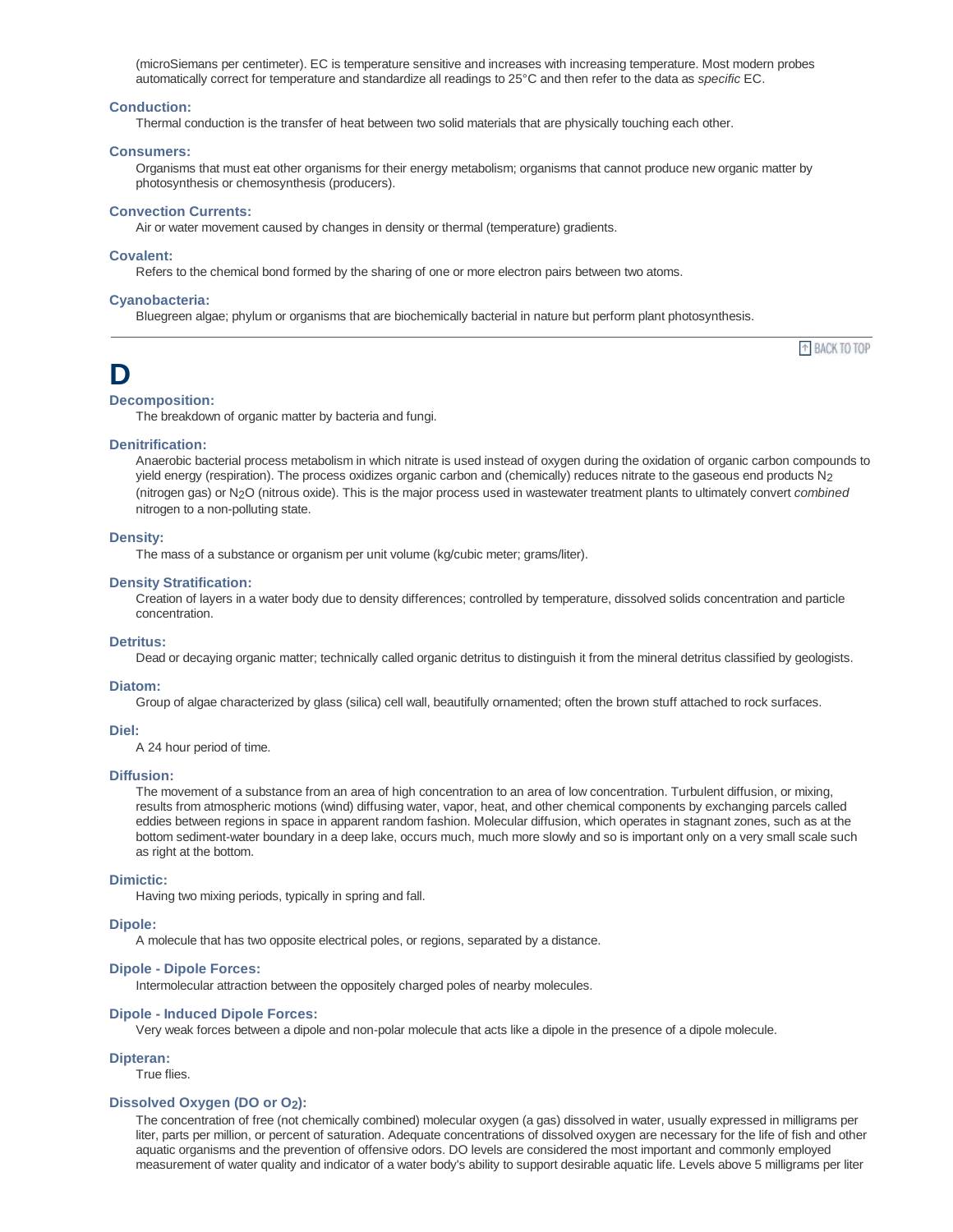(mg O2/L) are considered optimal and most fish cannot survive for prolonged periods at levels below 3 mg O2/L. Levels below 1 mg O2/L are often referred to as *hypoxic* and when O2 is totally absent *anoxic* (often called anaerobic which technically means *without air*). Secondary and advanced wastewater treatment systems are generally designed to degrade organic matter to ensure adequate dissolved oxygen in waste-receiving waters (from North American Lake Management Society.

## **Dissolved Oxygen Profile:**

A graph of the amount of dissolved oxygen per unit depth; where the depth is on the z (vertical) axis and dissolved oxygen is on the x (horizontial) axis. Limnologists plot graphs this way but be sure to note that the depth (z) axis is really for the independent variable and the horizontal (x) axis is really for the dependent variable.

#### **Dissolved Solids Concentration:**

The total mass of dissolved mineral constituents or chemical compounds in water; they form the residue that remains after evaporation and drying. Often referred to as the *total dissolved salts* (TDS) concentration or dissolved ion concentration. In seawater or brackish water this is approximated by the *salinity* of the water. All of these parameters are estimated by the electrical conductivity (EC).

#### **Drainage lakes:**

Lakes having a defined surface inlet and outlet.

#### **Dry deposition:**

Fine particulate matter and aerosols settling from the atmosphere onto lake and land surfaces during periods with no precipitation.

<sup>+</sup> BACK TO TOP

## **E**

## **Ecological pyramid:**

Conceptual scheme whereby the amount of biomass or energy at each level of the food "chain" decreases as you move from primary producers through the different levels of consumers.

#### **Ecoregion:**

An environmental area characterized by specific land uses, soil types, surface form, and potential natural vegetation.

#### **Ecosystem:**

All of the interacting organisms in a defined space in association with their interrelated physical and chemical environment.

#### **Electrical Conductivity (EC):** See **Conductivity**.

## **Electromagnetic Radiation:**

Radiation that travels through space at the speed of light that includes light, radio waves, x-rays, and gamma rays.

#### **Endothermic Reaction:**

A reaction which absorbs heat; see also **exothermic reaction**.

#### **Epilimnion:**

The upper, wind-mixed layer of a thermally stratified lake. This water is turbulently mixed throughout at least some portion of the day and because of its exposure, can freely exchange dissolved gases (such as O<sub>2</sub> and CO<sub>2</sub>) with the atmosphere.

#### **Equilibrium:**

See **Chemical Equilibrium**.

## **Euphotic zone:**

Layer of water where sunlight is sufficient for photosynthesis to occur.

### **Eutrophic Lake:**

A very *biologically productive* type of lake due to relatively high rates of nutrient input. See *Eutrophication*.

#### **Eutrophication:**

The process by which lakes and streams are enriched by nutrients (usually phosphorus and nitrogen) which leads to excessive plant growth - algae in the open water, periphyton (*attached* algae) along the shoreline, and macrophytes (the higher plants we often call *weeds*) in the nearshore zone. See the **Lake Ecology Primer Biology** section for more information about this problem; it remains the biggest pollution problem for Minnesota's (and in fact for the rest of our country as well) lakes . The extent to which this process has occurred is reflected in a lake's trophic classification: oligotrophic (nutrient poor), mesotrophic (moderately productive), and eutrophic (very productive and fertile). The less productive a lake is naturally, the more sensitive it is to increased nutrient loads from human-caused disturbances in the watershed.

#### **Evaporation:**

The process of converting liquid to vapor.

#### **Excel:**

Refers to Microsoft's Excel spreadsheet software.

#### **Exothermic Reaction:**

A reaction which gives off heat; see also **endothermic reaction**.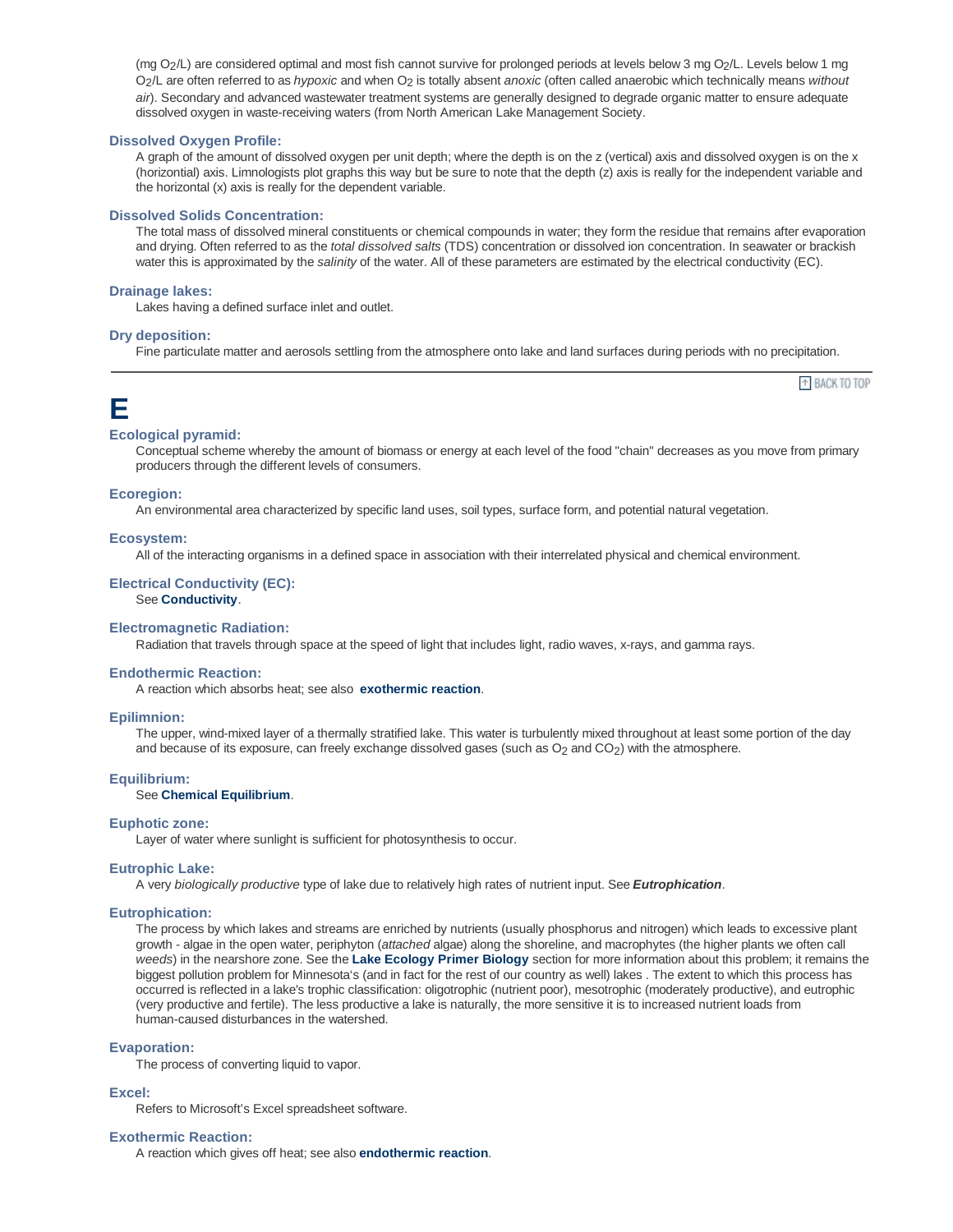#### **Export rates:**

Amount of a particular nutrient or contaminant annually transported from its source to a lake or stream; usually related to land uses and expressed per unit area per year.

<sup>+</sup> BACK TO TOP

<sup>+</sup> BACK TO TOP

<sup>+</sup> BACK TO TOP

## **F**

**Fetch:**

Distance the wind blows over water without appreciable change in direction; relates to intensity of turbulent mixing.

## **Fix:**

Convert CO<sub>2</sub> to carbohydrate or N<sub>2</sub> to NH4<sup>+</sup> (carbon fixation and nitrogen fixation);

## **Flagella:**

Whiplike structure that enables motility in certain groups of algae.

## **Flow Rate:**

The rate at which water moves by a given point; in rivers it is usually measured in cubic meters per second (m $3/$ sec) or cubic feet per second (cfs).

## **Flushing Rate:**

The retention time (turnover rate or flushing rate), the average length of time water resides in a lake, ranging from several days in small impoundments to many years in large seepage lakes. Retention time is important in determining the impact of nutrient inputs. Long retention times result in recycling and greater nutrient retention in most lakes. Calculate retention time by dividing the volume of water passing through the lake per year by the lake volume.

## **Food Chain:**

The transfer of food energy from plants through herbivores to carnivores. An example: insect-fish-bear or the sequence of algae being eaten by zooplankton (grazers; herbivores) which in turn are eaten by small fish (planktivores; predators) which are then eaten by larger fish (piscivores; fish eating predators) and eventually by people or other predators (fish-eating birds, mammals, and reptiles).

## **Food Web:**

Food chains hooked together into a complex interconnected web.

**G**

#### **Gas Solubility:**

The ability of a gas to dissolve into another substance.

## **Geographic Information System (GIS):**

A computer system which allows for input and manipulation of geographic data to allow researchers to manipulate, analyze and display the information in a map format.

#### **Grazers:**

Herbivores; zooplankton in the open water zone.

## **H**

#### **Hach Water Quality Test Kits:**

Hach, Inc. (Website: **http://www.hach.com/**) is one of a number of companies that market a variety of test kits and field and lab instruments for water quality testing. Additional companies commonly cited are **LaMotte** and **CHEMetrics**, and there are probably numerous others accessible to the reader through various educational resources or scientific lab products catalogues. *Water on the Web* does not endorse any particular company's products. Some test kits have been "approved" by state or federal agencies for certain types of tests in specific types of water or wastewater.

#### **Hardwater:**

Lakes that have a high buffering capacity and are not generally sensitive to acid deposition. These lakes have dissolved salt concentrations greater than 120 mg/L.

#### **Heat:**

Energy that is transferred from one body to another because of a difference in temperature.

## **Heat Budget:**

The amount of heat energy required annually to raise the temperature of a water body from its winter minimum to its summer maximum.

## **Heat Energy:**

An energy form proportional to and associated with molecular motion. Conduction, convection or radiation can transfer heat from one mass of matter to another.

#### **Heat Reflection:**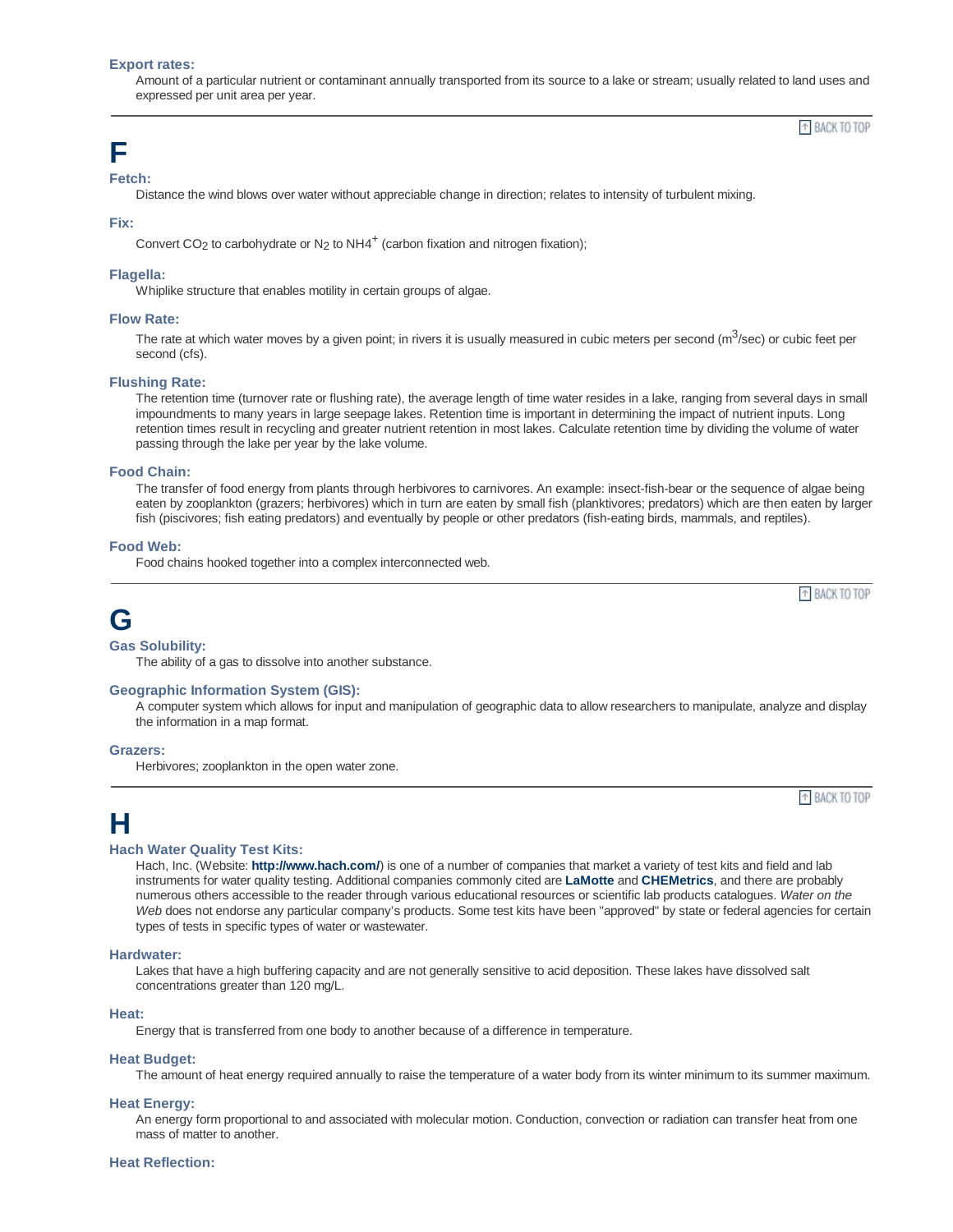The return of radiant heat energy by a reflecting surface.

## **Heat of Transformation:**

See **Latent Heat**.

## **Heat of Vaporization:**

The heat required to convert a substance from the liquid to the gaseous state with no temperature change. This is also called the latent heat of vaporization.

## **Henry's Law:**

States that at a given temperature the solubility of a gas is directly proportional to the pressure of the gas directly above the liquid.

## **Herbivores:**

Plant eaters.

## **Heterogeneous:**

Not uniform; patchy.

## **Holomictic:**

Typically mixes completely throughout the water column at least once a year.

## **Hydrogen:**

Colorless, odorless and tasteless gas; combines with oxygen to form water.

## **Hydrogen Bond:**

A type of chemical bond caused by electromagnetic forces, occurring when the positive pole of one molecule (e.g., water) is attracted to and forms a bond with the negative pole of another molecule (e.g., another water molecule).

## **Hydrogen Ion:**

An individual atom of hydrogen which is not attached to a molecule and therefore has a positive (+) charge.

## **Hydrology:**

The study of water's properties, distribution and circulation on Earth.

## **Hydrostatic Pressure:**

Pressure exerted in a column of water.

## **Hypolimnetic Oxygen Depletion:**

A condition where the dissolved oxygen in the bottom layer (hypolimnion) of a water body is gradually consumed through respiration and decomposition faster than it can be replaced over the course of the summer. A similar phenomenon may occur in the winter under ice cover. The rate at which O<sub>2</sub> is depeleted is a measure of the productivity of the system.

#### **Hypolimnion:**

The bottom, and most dense layer of a stratified lake. It is typically the coldest layer in the summer and warmest in the winter. It is isolated from wind mixing and typically too dark for much plant photosynthesis to occur.

<sup>+</sup> BACK TO TOP

## **I**

**Ice-out:**

Date when lake thaws.

#### **Impervious surfaces:**

Land surfaces such as roads, parking lots, buildings, etc that prevent rainwater from soaking into the soil. The water increases in velocity causing more erosion; it warms causing potential heat stress for downstream trout; it picks up roadway contaminants; and the loss of vegetation removes a "sink" for dissolved nutrients - plant uptake.

## **Inflow:**

Water flowing into a lake.

## **Inorganic:**

Substances of mineral, not carbon origin.

#### **Ion:**

**J**

An electrically charged particle.

## **Isothermal:**

Constant in temperature.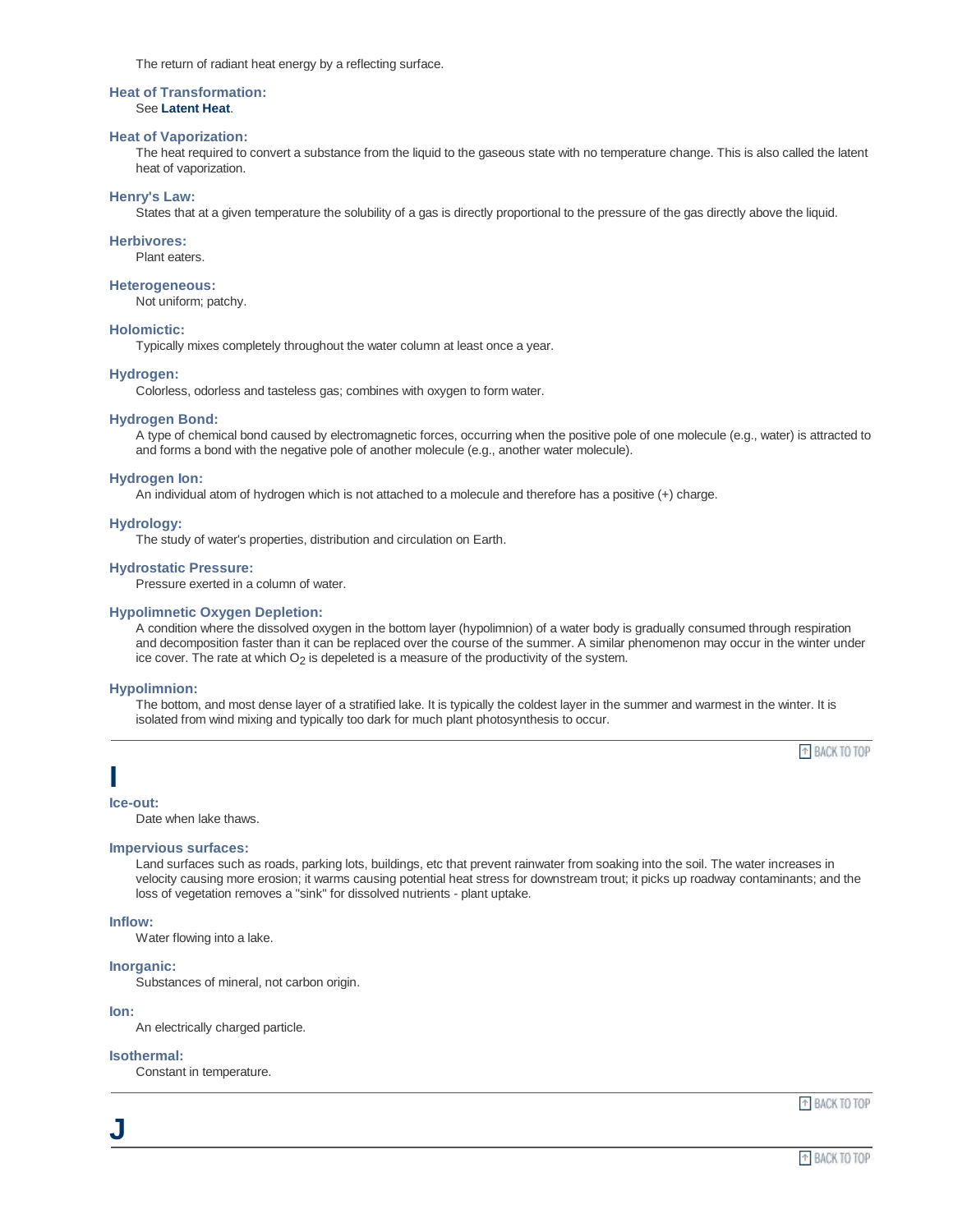## **L**

**K**

#### **Lake Profile:**

A graph of a lake variable per depth; where the depth is on the z-axis and the variable is on the x-axis. Depth is the independent variable and the x-axis is the dependent variable.

## **LaMotte Water Quality Testing Kits:**

The LaMotte Company (website: **http://www.lamotte.com/**) is one of a number of companies that market a variety of test kits and field and lab instruments for water quality testing. Additional companies commonly cited are **Hach** and **CHEMetrics**, and there are probably numerous others accessible to the reader through various educational resources or scientific lab products catalogues. *Water on the Web* does not endorse any particular company's products. Some test kits have been "approved" by state or federal agencies for certain types of tests in specific types of water or wastewater.

#### **Landuse:**

The primary or primary and secondary uses of land, such as cropland, woodland, pastureland, forest, water (lakes, wetlands, streams), etc. The description of a particular landuse should convey the dominant character of a geographic area and establish the dominant types of human activities which are prevalent in each region.

#### **Landscape:**

All the natural geographical features, such as fields, hills, forests, and water that distinguish one part of the earth's surface from another part. These characteristics are a result not only of natural forces but of human use of the land as well.

### **Latent Heat (Energy):**

The amount of heat (energy) released from or absorbed by a substance when it undergoes a change of state; also known as Heat of Transformation.

### **Le Chatelier's Principle:**

A principle of equilibrium; states that in a balanced equilibrium, if one or more factors changes, the system will readjust to reach equilibrium.

## **Leach:**

To remove soluble or other constituents from a medium by the action of a percolating liquid, as in leaching salts from the soil by the application of water.

## **Limnetic zone:**

Open water zone.

## **Littoral:**

Nearshore out from shore to the depth of the euphotic zone where it is too dark on the bottom for macrophytes to grow.

#### **Loading Rates:**

The rate at which materials (typically suspended sediment, nutrients [N and P], or contaminants) are transported into a water body.

## **Loricas:**

Glass cell covering.

<sup>+</sup> BACK TO TOP

## **M**

#### **Macrophytes:**

Higher aquatic plants; in the sense of "higher" evolutionarily than algae and having roots and differentiated tissues; may be emergent (cattails, bulrushes, reeds, wild rice), submergent (water milfoil, bladderwort) or floating (duckweed, lily pads).

#### **Marl:**

Encrustation of calcium carbonate that forms on plants in high ph/alkalinity lakes and on your faucet from the precipitation of calcium carbonate.

## **Meromictic:**

Describing a lake that doesn't mix completely **(see chemocline)**

#### **Mesotrophic:**

Moderately productive; relating to the moderate fertility of a lake in terms of its algal biomass.

#### **Mean Depth:**

The average depth of a water body; determined by dividing lake volume by the surface area (also called z mean).

## **Metabolism:**

The chemical and physical processes continually going on in living organisms and cells, by which the energy is provided for cellular processes and activities, and new material is assimilated to repair waste.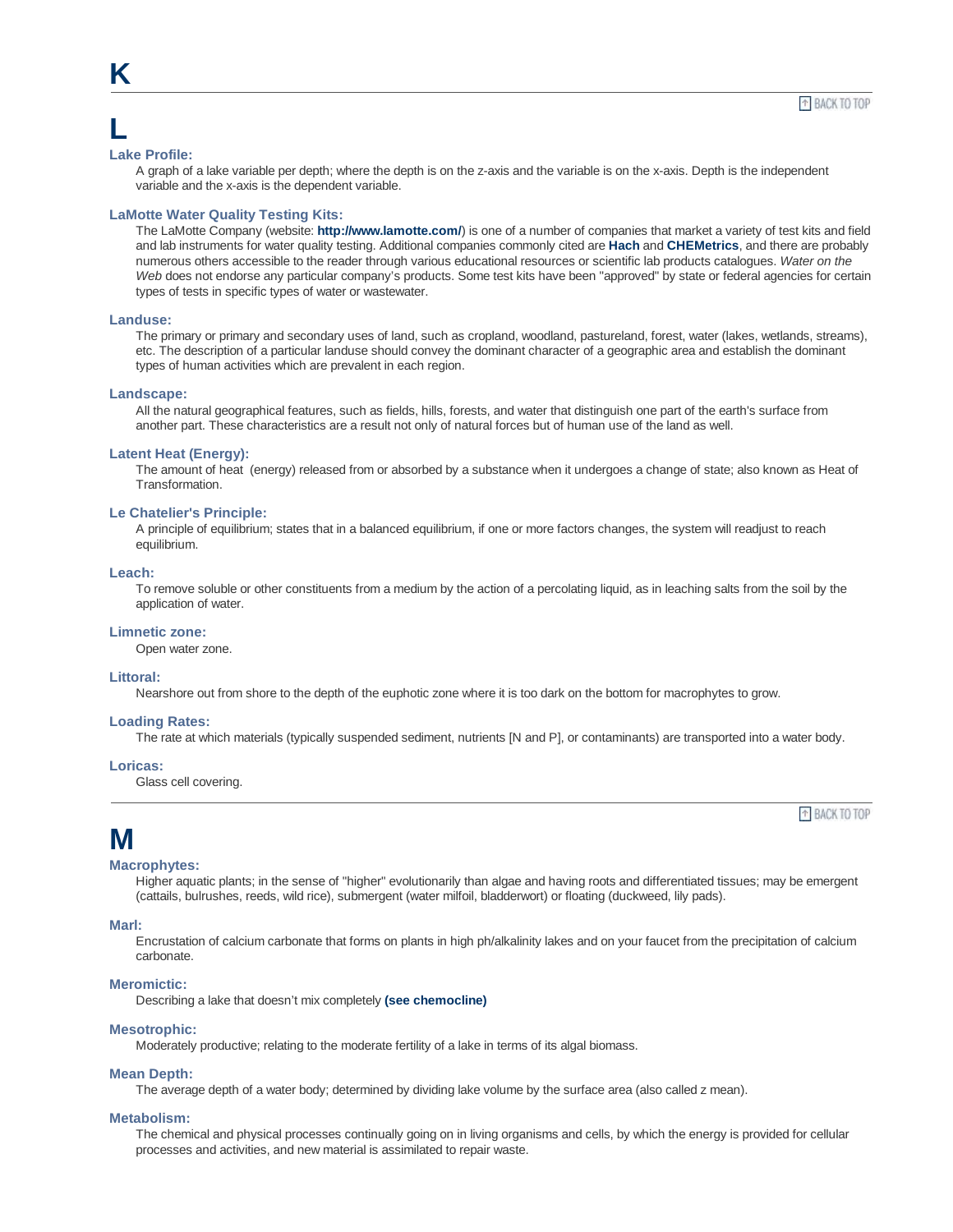#### **Metalimnion:**

The middle or transitional zone between the well mixed epilimnion and the colder hypolimnion layers in a stratified lake. This layer contains the **thermocline**, but is loosely defined depending on the shape of the temperature profile.

#### **Micronutrient:**

Trace nutrients required by microrganisms or zooplankton such as molybdenum and cobalt; nitrogen and phosphorus are considered to be macronutrients.

## **Mixolimnion:**

The upper layer of less-saline water that can mix completely at least once a year in a meromictic lake (**see chemocline**).

#### **Mixture**

An aggregate of two or more substances that are not chemically united.

#### **Monimolimnion:**

Bottom layer of stagnant water in a meromictic lake that never is completely mixed (**see chemocline**).

#### **Morphoedaphic Index:**

A measure of the potential yield of fishery from a lake; computed by taking the concentration of total dissolved solids (TDS) divided by the mean depth of the lake; it assumes that increasing dissolved salt content reflects increased nutrient content due to increased contact of precipitation with the soil prior to entering a lake.

#### **Morphometry:**

Relating to the shape of a lake basin; includes parameters needed to describe the shape of the lake such as volume, surface area, mean depth, maximum depth, maximum length and width, shoreline length, shoreline development (length of the perimeter, or shoreline divided by the calculated diameter of a circle of equivalent area [how convoluted the shoreline is]), depth versus volume and surface area curves.

#### **Motile:**

Able to move at will.

# **N**

## **Neuston:**

(1) The collection of minute or microscopic organisms that inhabit the surface layer of a body of water. (2) Organisms resting or swimming on the surface of still bodies of water.

## **Nitrification:**

Bacterial metabolism in which ammonium ion (NH<sub>4</sub><sup>+</sup>) is oxidized to nitrite (NO<sub>2</sub><sup>-</sup>) and then to nitrate (NO<sub>3</sub><sup>-</sup>) in order to yield chemical energy that is used to *fix* carbon dioxide into organic carbon. The process is a type of chemosynthesis which is comparable to photosynthesis except that chemical energy rather than light energy is used. These bacteria are aerobic and so require dissolved oxygen in order to survive.

#### **Nitrogen Fixation:**

The conversion of elemental nitrogen in the atmosphere (N2) to a form (e.g., ammonia) that can be used as a nitrogen source by organisms. Biological nitrogen fixation is carried out by a variety of organisms; however, those responsible for most of the fixation in lakes are certain species of bluegreen algae.

## **Non-motile:**

Not able to move at will.

## **Non-polar Molecule:**

A molecule that does not have electrically charged areas (poles).

#### **Non-polar Gas:**

A gas that is electrically neutral.

#### **Nonpoint source:**

Diffuse source of pollutant(s); not discharged from a pipe; associated with land use such as agriculture or contaminated groundwater flow or on-site septic systems.

#### **Nuisance blooms:**

Referring to obnoxious and excessive growths of algae caused by excessive nutrient loading; often due to scum forming cyanobacteria (bluegreen algae) that can regulate their buoyancy to float high in the water column to obtain sunlight.

## **Nutrient loading:**

**O**

Discharging of nutrients from the watershed (basin) into a receiving water body (lake, stream, wetland); expressed usually as mass per unit area per unit time (kg/ha/yr or lbs/acre/year.

<sup>+</sup> BACK TO TOP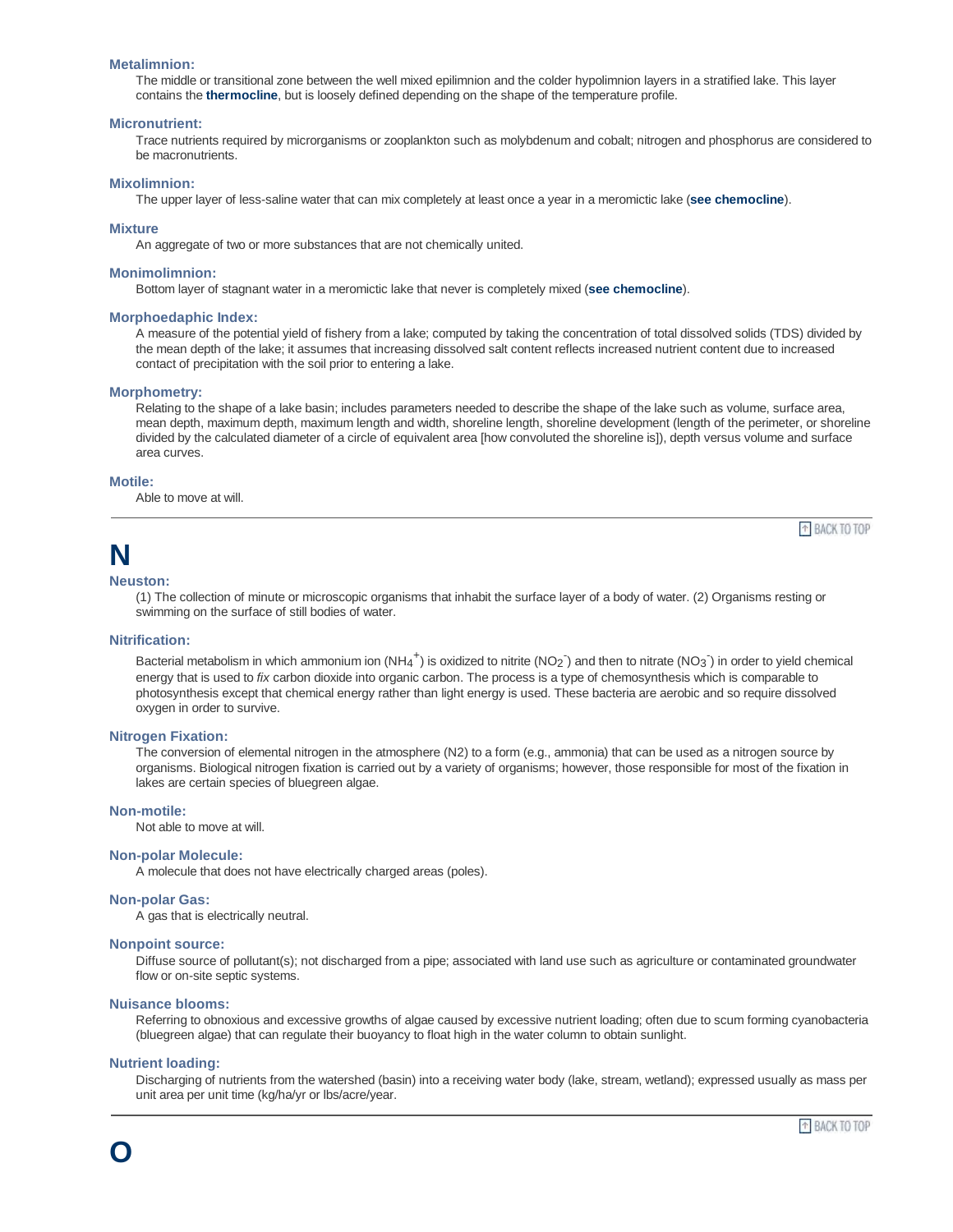#### **Oligotrophic:**

Very unproductive; lakes low in nutrients and algae, usually very transparent with abundant hypolimnetic oxygen if stratified.

#### **Omnivorous:**

Capable of eating plants, fungi and animals.

## **Organic:**

Substances which contain carbon atoms and carbon-carbon bonds.

## **Outflow:**

Water flowing out of a lake.

## **Outliers:**

Data points that lie outside of the normal range of data. Ideally, outliers must be determined by a statistical test before they can be removed from a data set.

#### **Oxygen:**

An odorless, colorless gas; combines to form water; essential for aerobic respiration.

## **Oxygen Solubility:**

The ability of oxygen gas to dissolve into water.

<sup>+</sup> BACK TO TOP

## **P**

## **Page slap:**

Replying to an email question with nothing but a URL answer. Subtext: " I'm busy; figure it out yourself."

#### **Paleolimnology:**

The study of the history of lakes via the analysis of organisms and chemistry of lake bottom sediments.

#### **Parameter:**

Whatever it is you measure; a particular physical, chemical, or biological property that is being measured.

#### **Partial Pressure:**

The pressure exhibited by a single gas in a gas mixture.

#### **Pelagic:**

Refers to the offshore open water, and often deep water, zone of a lake as opposed to the nearshore fringe. Also referred to as the limnetic zone, in contrast to the (usually) nearshore littoral zone which is usually defined either by the depth to which there is sufficient light availble for submersed aquatic plants to grow, or by the depth to which light penetration is 1% of surface light irradiance.

#### **Periphyton:**

Attached algae; the green slime that attaches shoreline and bottom vegetation and the brown stuff attached to rock surfaces.

## **Petri dish:**

A shallow, round glass dish + lid used for culturing microorganisms.

#### **pH**

A measure of the concentration of hydrogen ions.

#### **pH Profile:**

A graph of the pH level per depth; where the depth is on the z-axis and pH level is on the x-axis. Depth is the independent variable and the x-axis is the dependent variable.

## **pH Scale:**

A scale used to determine the alkaline or acidic nature of a substance. The scale ranges from 1-14 with 1 being the most acidic and 14 the most basic. Pure water is neutral with a pH of 7.

## **Phosphorus:**

Key nutrient influencing plant growth in lakes. Soluble reactive phosphorus (PO4<sup>-3</sup>) is the amount of phosphorus in solution that is available to plants. Total phosphorus includes the amount of phosphorus in solution (reactive) and in particulate form.

#### **Photosynthesis:**

The process by which green plants convert carbon dioxide

(CO2) dissolved in water to sugars and oxygen using sunlight for energy. Photosynthesis is essential in producing a lake's food base, and is an important source of oxygen for many lakes.

#### **Photosynthesizers:**

Organisms that produce their energy via phtosynthesis.

#### **Phytoplankton:**

Microscopic floating plants, mainly algae, that live suspended in bodies of water and that drift about because they cannot move by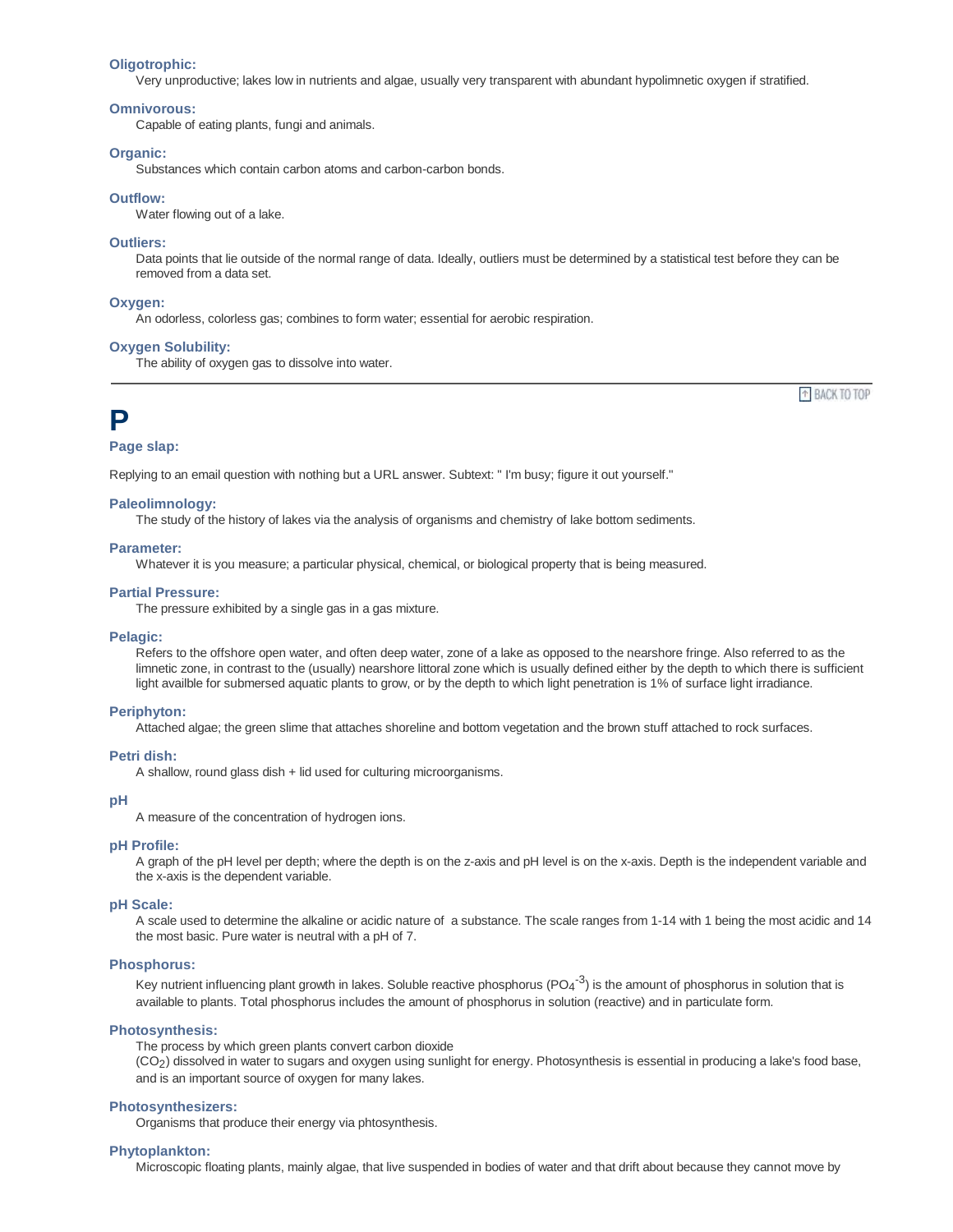themselves or because they are too small or too weak to swim effectively against a current.

## **Planktivores:**

Animals that eat plankton; usually refers to fish that feed on zooplankton but can also refer to fish that graze on algae; includes invertebrate predators, such as the phantom midge.

## **Polarity:**

An unsymmetrical distribution of electron density found in a covalent bond.

## **Polar gas:**

A gas which is made up of molecules that have electrically charged areas (poles).

#### **Polar molecule:**

A molecule in which one structural end (an atom or atoms) possesses a slight negative charge and another structural end possesses a slight positive charge but the charges do not cancel one another out but rather create two separate poles.

## **Polymictic:**

Mixes completely intermittently.

#### **Ppb:**

Part-per-billion; equivalent to a microgram per liter (ug/l).

#### **Ppm:**

Part-per-million; equivalent to a milligram per liter (mg/l).

## **Pressure (p):**

The force exerted per unit area.

#### **Primary consumers:**

First level of consumers according to the ecological pyramid concept; organisms that eat herbivorous grazers.

#### **Primary producers:**

Organisms that convert co2 to biomass. Usually refers to photosynthesizers, but also includes the chemosynthetic bacteria that use chemical instead of light energy to *fix* co<sub>2</sub> to biomass.

#### **Primary Productivity:**

The productivity of the photosynthesizers at the base of the food chain in ecosystems. This refers to the yield of new biomass (plant) growth during a specified time period. The entire year's accumulation is termed annual production. In the open water of lakes it is typically estimated by measured growth rates of phytoplankton (algae), either via O<sub>2</sub> accumulation in light relative to dark bottles of lake water or by the uptake of added radioactive carbon dioxide in sealed bottles of lake water.

#### **Productivity:**

The time rate of production of biomass for a given group of organisms; essentially the net growth rate of organisms.

## **Profile:**

A vertical, depth by depth characterization of a water column, usually at the deepest part of a lake.



## **R**

## **Radiation:**

The movement of energy through any medium via heat, light or radio waves.

## **Radioisotopes:**

Radioactive isotopes; radioactive forms of carbon, phosphorus, and other nutrients are used to measure rates of their absorption into biological communities; radioisotopes derived from fallout from atmospheric nuclear weapons testing are used to date layers of lake sediments

## **Relative depth:**

A measure of how deep a lake is relative to its surface area, "*high*" being associated with "*small but deep*" zr =[ 88.6 \*zmax]/¦%a for maximum depth and area.

## **Respiration:**

The metabolic process by which organic carbon molecules are oxidized to carbon dioxide and water with a net release of energy. Aerobic respiration requires, and therefore consumes, molecular oxygen (algae, *weeds*, zooplankton, benthic invertebrates, fish, many bacteria, people). Certain bacteria can use nitrate in place of oxygen (denitrifiers) or sulfate (sulfate reducers), but only under anaerobic (anoxic) conditions - typically present only in the sediments or in the hypolimnion after prolonged oxygen depletion has occurred.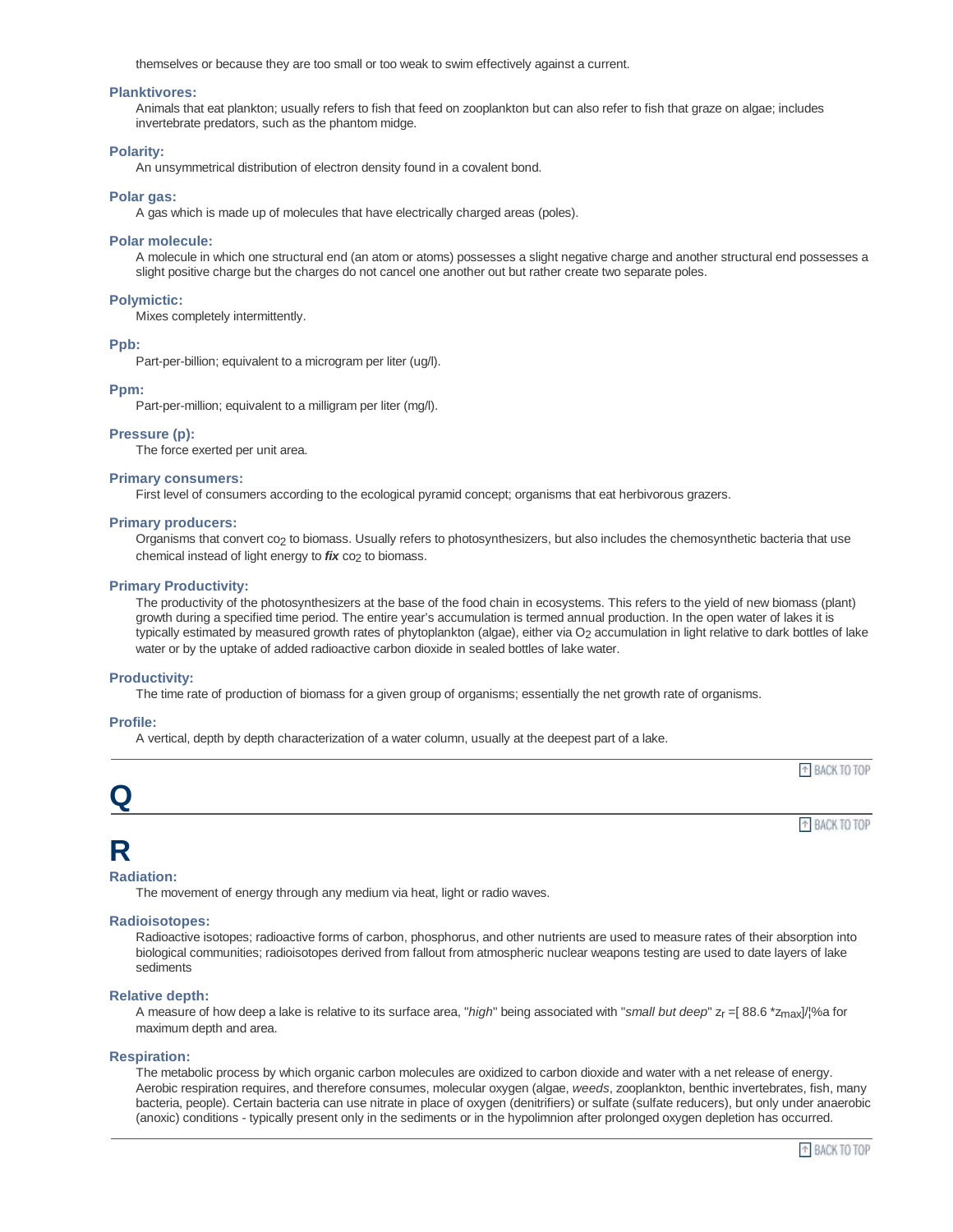

## **Saturation:**

The point at which a substance has the maximum amount of another substance at a given temperature and pressure; also see supersaturation.

#### **Secchi Disk:**

A disk with a 4-6 inch radius that is divided into 4 equal quadrates of alternating black and white colors. It is lowered into a section of shaded water until it can no longer be seen and then lifted back up until it can be seen once again. Averaging the two depths gives the clarity of the water; see also **clarity**.

#### **Secondary consumers:**

Consumers such as plankton eating fish or predaceous zooplankton that eat other zooplankton.

#### **Sedimentation:**

The removal, transport, and deposition of detached soil particles by flowing water or wind. Accumulated organic and inorganic matter on the lake bottom. Sediment includes decaying algae and weeds, precipitated calcium carbonate (marl), and soil and organic matter eroded from the lake's watershed.

#### **Seepage lakes:**

Lake having an inlet or an outlet but not both; primary water inputs are precipitation and groundwater.

#### **Sewage sludge:**

The solid portion of sewage that contains organic matter, and a whole community of algae, fungi, bacteria and protozoans that consume it. The terms Biosolids, Sludge, and sewage sludge can be used interchangeably.

#### **Shoreline:**

The zone where lake and land meet. Shorelands are defined as the lands 1000 ft from the ordinary high water level.

#### **Sleep camel:**

A person who gets little sleep during the week, and then attempts to make up for it by sleeping in and napping on the weekend.

#### **Softwater lakes:**

Lakes with low buffering capacity (alkalinity) that are most sensitive to acid deposition inputs.

#### **Solubility:**

The ability of a substance to dissolve into another; also see gas solubility.

#### **Solute:**

A substance which can be dissolved into another substance.

#### **Solution:**

A homogenous mixture of two substances.

#### **Solvent:**

A substance which has the ability to dissolve another; also see **Universal Solvent**.

#### Specific conductance:

A measure of the ability of water to conduct an electrical current as measured using a 1-cm cell and expressed in units of electrical conductance (EC), i.e. siemans (uS or mS) at 25 C.

#### **Specific Heat:**

The amount of heat required to raise the temperature of one gram of substance one degree Celsius.

## **Spring turnover:**

Period of complete or nearly complete vertical mixing in the spring after ice-out and prior to thermal stratification.

#### **States of Matter:**

The three basic forms (or states) which a substance can take: solid, liquid, or gas; a fourth form, called a plasma (an ionized gas), is also possible but only at extremely high temperatures.

#### **Stormwater discharge:**

Precipitation and snowmelt runoff from roadways, parking lots, roof drains that is collected in gutters and drains; a major source of nonpoint source pollution to water bodies and a major headache to sewage treatment plants in municipalities where the stormwater is combined with the flow of domestic wastewater (sewage) before entering the wastewater treatment plant.

## **Stratification:**

An effect where a substance or material is broken into distinct horizontal layers due to different characteristics such as density or temperature.

## **Stratified:**

Separated into distinct layers.

#### **Stratigraphic:**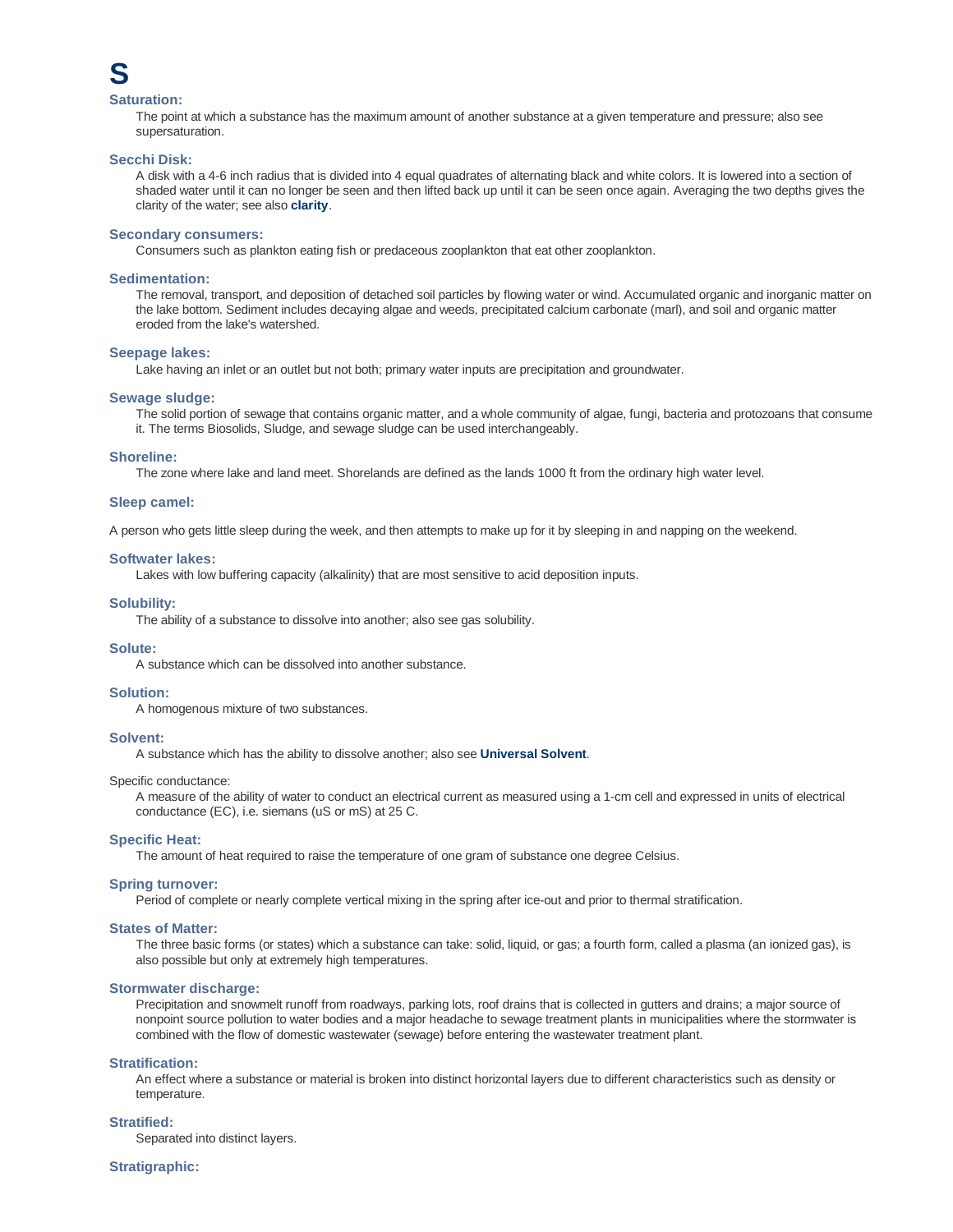Relating to stratigraphy, the branch of geology which treats the formation, composition, sequence and correlation of the layered rocks as parts of the earth's crust.

#### **Substrate:**

Attachment surface or bottom material in which organisms can attach or live-within; such as rock substrate or sand or muck substrate or woody debris or living macrophytes.

#### **Supersaturation:**

When a substance is more highly concentrated (more saturated) in another substance than is normally possible under normal temperature and pressure.

#### **Surface Tension:**

A phenomenon caused by a strong attraction towards the interior of the liquid action on liquid molecules in or near the surface in such a way to reduce the surface area.

#### **Suspended Sediment (SS or Total SS[TSS]):**

Very small particles which remain distributed throughout the water column due to turbulent mixing exceeding gravitational sinking; also see **turbidity.**

## **Suspension:**

A heterogeneous mixture in which solute-like particles settle out of solvent-like phase some time after their introduction.

<sup>+</sup> BACK TO TOP

## **T**

**TDS:**

Total dissolved salts or solids in a volume of water; usually in mg/l; estimated by EC (electrical conductivity).

#### **Temperate:**

Refers to lakes located in a climate where the summers are warm and the winters moderately cold. The Temperate Zone is between the Tropic of Cancer and the Arctic Circle.

#### **Temperature:**

A measure of whether a substance is hot or cold.

## **Temperature Profile:**

A graph of the temperature per depth; where the depth is on the z-axis and temperature is on the x-axis.

#### **Tertiary consumers:**

Larger consumers in the fourth trophic level like adult northern pike, ospreys and humans that eat fish.

#### **Thermal stratification:**

Existence of a turbulently mixed layer of warm water (epilimnion) overlying a colder mass of relatively stagnant water (hypolimnion) in a water body due to cold water being denser than warm water coupled with the damping effect of water depth on the intensity of wind mixing.

## **Thermocline:**

The depth at which the temperature gradient is steepest during the summer; usually this gradient must be at least 1<sup>0</sup>C per meter of depth.

## **Topography:**

Configuration of physical surface of land; includes relief imprints and locations of all man-made and natural features.

#### **Total Dissolved Solids (TDS):**

The amount of dissolved substances, such as salts or minerals, in water remaining after evaporating the water and weighing the residue.

#### **Tributary:**

Feeder stream.

## **Trophic State:**

Eutrophication is the process by which lakes are enriched with nutrients, increasing the production of rooted aquatic plants and algae. The extent to which this process has occurred is reflected in a lake's trophic classification or state: oligotrophic (nutrient poor), mesotrophic (moderately productive), and eutrophic (very productive and fertile).

#### **Trophic webs:**

Conceptual model of the interconnections of species of organisms according to their different feeding groups.

## **Turbidity:**

A measure of the degree to which light is scattered by suspended particulate material and soluble colored compounds in the water. It provides an estimate of the the muddiness or cloudiness of the water due to clay, silt, finely divided organic and inorganic matter, soluble colored organic compounds, plankton, and microscopic organisms.

#### **Turnover:**